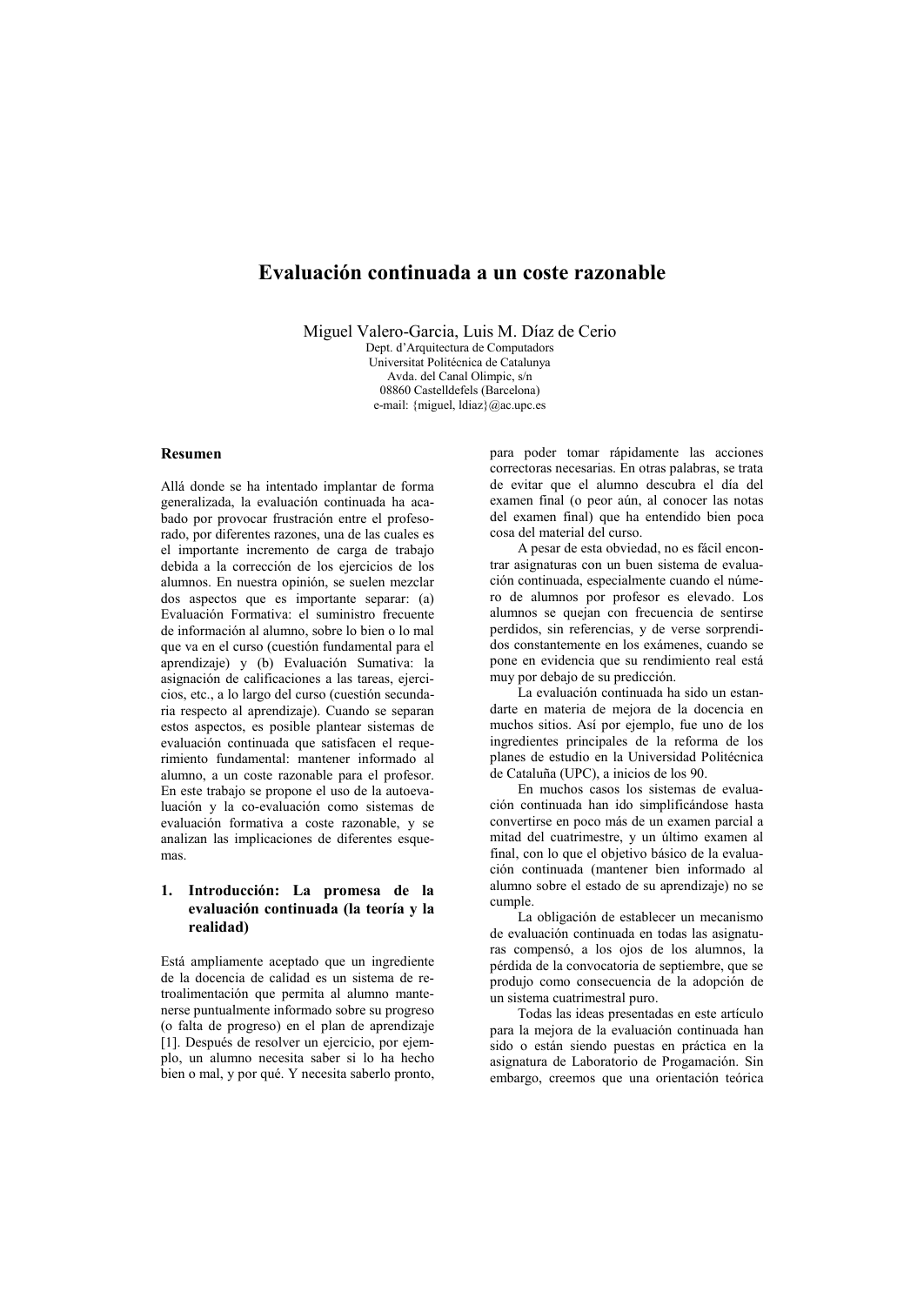### Evaluación del alumnado

sobre estas ideas es más útil, en el sentido de que puede aplicarse mejor sobre diferentes asignaturas que una determinada propuesta para una asignatura concreta

En la siguiente sección separamos los dos conceptos clave que forman la evaluación continuada: información continuada (evaluación formativa) y calificación continuada (evaluación sumativa). En la sección 3 proponemos dos técnicas para realizar la evaluación formativa con bajo coste y por tanto disminuyendo en global el coste de la evaluación continuada. En la sección 4 veremos como corresponden las técnicas propuestas respecto a los niveles de competencia según la conocida taxonomía de Bloom. En las secciones 5 y 6 presentamos diferentes metodologías para llevar a cabo las técnicas propuestas y finalmente, en la sección 7, presentamos las conclusiones.

#### 2. Información continuada versus calificación continuada (separemos las cosas)

En esta sección consideramos algunas cuestiones teóricas sobre la evaluación y sus características. Estas consideraciones son la base en la que se apoyan las propuestas que se realizan en este artículo

Cuando se trata de la evaluación del nivel de aprendizaje de nuestros alumnos, solemos distinguir entre dos tipos, según el uso que se hace de la información:

- Evaluación formativa: La información se usa para guiar y mejorar los procesos de enseñanza y aprendizaje
- Evaluación sumativa: La información se usa para determinar la calificación que acredita el nivel de aprendizaje conseguido por el alumno.

Por otra parte, un sistema de evaluación (tanto sumativa como formativa) puede tener (entre otros) los siguientes atributos:

Precisión y fiabilidad: El resultado de la evaluación es el mismo con independencia de la persona que realice la evaluación, o del momento en que se realice la evaluación (fiabilidad), y ese resultado tiene poco margen de error (preciso).

Prontitud: El resultado de la evaluación está en manos del alumno y del profesor lo antes posible, después de haber realizado el acto a evaluar

Es interesante abora analizar la relación que existe entre los tipos de evaluación y los atributos de la evaluación. En particular, puede afirmarse que:

La evaluación sumativa debe ser precisa y fiable, puesto que está en juego el expediente del alumno, que es un documento oficial que puede tener mucha trascendencia a la hora de buscar trabajo, optar a becas, etc. Sin embargo, no es especialmente crítico que los resultados de la evaluación sumativa estén disponibles con prontitud (y si es crítico se debe más bien a los requisitos del sistema administrativo, y del calendario académico, que debe cerrar procesos en una fecha determinada para dar inicio al siguiente cuatrimestre).

El atributo más importante de la evaluación formativa es la prontitud. En este caso, también es deseable que el sistema sea preciso y fiable, pero estos atributos son secundarios. En otras palabras, cuando un alumno hace, por ejemplo, un ejercicio, lo importante es que el alumno sepa pronto si las decisiones importantes han sido acertadas. En cambio, no es excesivamente importante saber si el resultado merece una nota de 6.5 o una de 7 (sí que lo es, insistimos, en el caso de la evaluación sumativa).

Finalmente, es importante observar que lo que hace que un sistema de evaluación sea costoso en términos de tiempo de profesor es que el sistema sea preciso y fiable. Efectivamente, el tener que determinar una calificación, típicamente con una precisión de 0.5 puntos, implica un tiempo de análisis del trabajo realizado por cada alumno, que puede llegar a suponer una carga total de trabajo importante cuando hay muchos alumnos por profesor, y muchos actos de evaluación a lo largo del curso.

Lo importante ahora es observar que, en el caso de la evaluación formativa (la que nos interesa en el contexto de este trabajo), es aceptable sacrificar precisión y fiabilidad (y por tanto, reducir coste para el profesor), siempre v cuando se mantenga el requisito de prontitud. Este es el principio subyacente en las propuestas que se desarrollan en las secciones siguientes.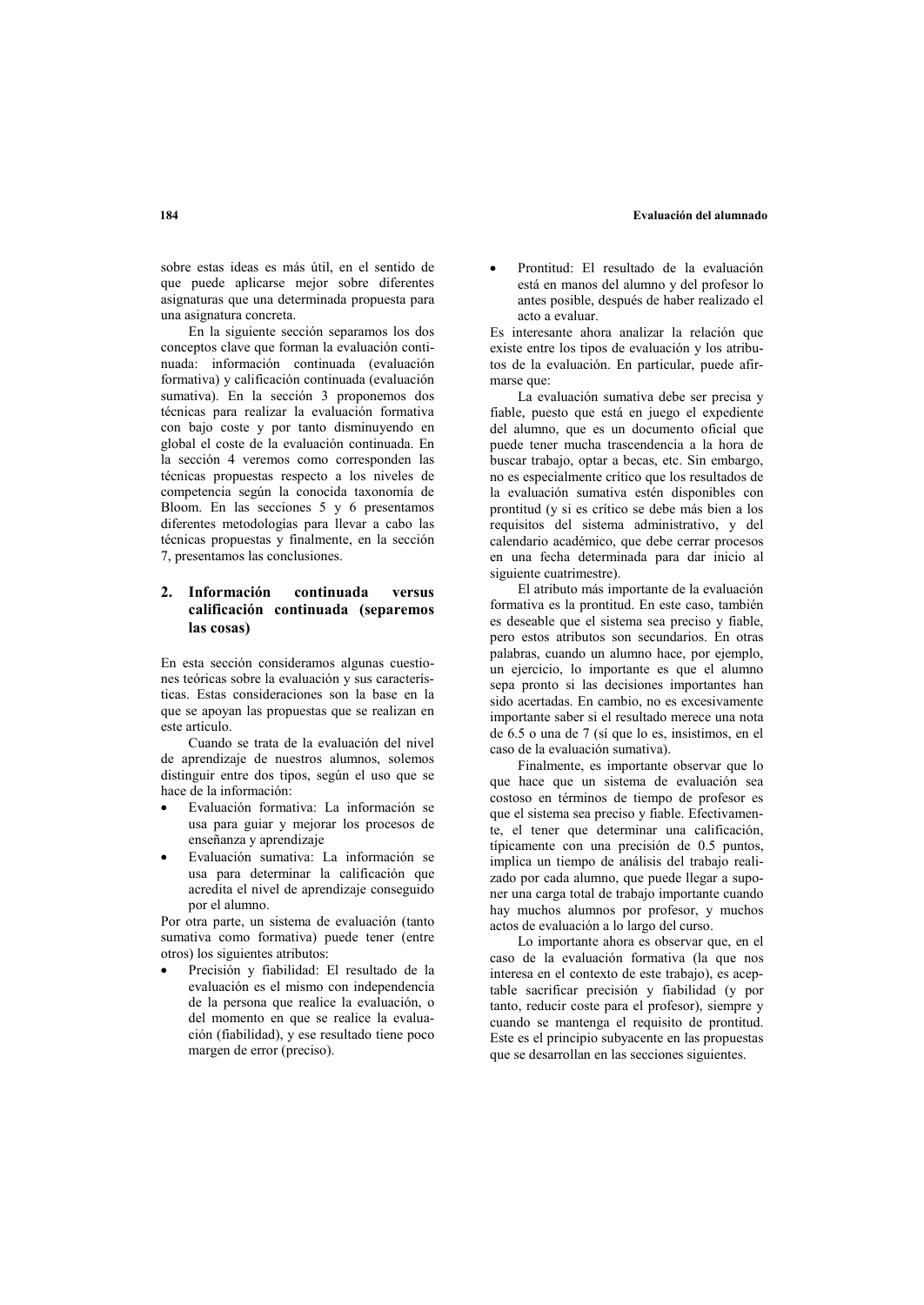### IX Jornadas de Enseñanza Universitaria de la Informática

En resumen, cuando se habla de evaluación continuada, conviene distinguir entre información continuada y calificación continuada. La información continuada es imprescindible para que el proceso de enseñanza-aprendizaje tenga salud. La calificación continuada es costosa y no es en absoluto necesaria. Incluso en muchos casos, y especialmente en el caso de la organización cuatrimestral, no es razonable calificar al alumno antes de la última fase del curso, cuando ya ha tenido la oportunidad de asimilar y ejercitar los conceptos básicos. Éste es, por ejemplo, el caso de un primer curso de enseñanza de la programación, en la que todo lo que puede calificarse en la primera mitad de un cuatrimestre tiene poca relevancia comparado con la fase final del curso, que es cuando el alumno está en condiciones de resolver ejercicios de una mínima entidad

### $\mathbf{3}$ Autoevaluación v co-evaluación: información con prontitud y a bajo coste

Las estrategias de autoevaluación y coevaluación pueden usarse como base para la organización de un sistema de evaluación que proporcione información con prontitud, aunque para ello tengamos que renunciar a la precisión y a la fiabilidad. La idea básica de estas estrategias es que los alumnos pueden ser colaboradores del profesor, en este caso, en las tareas de evaluación; ya que los profesores, por lo general, no disponen de ayudantes para realizar la labor evaluadora. Si los alumnos han de colaborar en la evaluación, las únicas dos opciones de las que disponemos son: evaluarse a sí mismos (autoevaluación) o evaluar a otros compañeros (co-evaluación). En concreto, cuando se usa la estrategia de la autoevaluación, es el propio alumno el que determina en qué medida su trabajo está bien o mal siguiendo las instrucciones del profesor. En el caso de la co-evaluación, cada alumno evalúa el trabajo de uno o varios de sus compañeros, también siguiendo las instrucciones del profesor.

La autoevaluación y la co-evaluación proporcionan información con prontitud, puesto que si el profesor tiene preparadas las instrucciones con antelación, los alumnos pueden realizar la evaluación inmediatamente después de realizar el trabajo y obtener las conclusiones rápidamente. Lógicamente, la evaluación será menos precisa y fiable que si la hubiese realizado el profesor, puesto que el profesional es él, y no los alumnos.

Además de resolver el problema básico que nos concierne en este trabajo, la autoevaluación v la co-evaluación tienen otras virtudes que conviene tener bien presentes [2]. En concreto. en el caso de la autoevaluación:

- Los alumnos van interiorizando los criterios de corrección que el profesor hace explícitos a través de las instrucciones para la autoevaluación. Esto permite a los alumnos ajustar cada vez más sus respuestas a lo que el profesor espera.
- Los alumnos desarrollan el hábito de la reflexión, y la identificación de los propios errores cuestión fundamental cuando se trata de formar personas con capacidad para aprender de forma autónoma.

En el caso de la co-evaluación, además de las virtudes anteriores, podemos mencionar también las siguientes:

- Los alumnos se esfuerzan más, impulsados por la motivación de quedar bien ante los ojos de sus compañeros (este tipo de motivación suele ser superior a la de quedar bien ante los ojos del profesor).
- Los alumnos desarrollan el hábito de criticar de forma constructiva el trabajo realizado por compañeros con los que van a tener que continuar colaborando. Ésta es también una habilidad fundamental que se echa en falta con frecuencia en el mundo profesional.

Es posible que al plantear un sistema de evaluación continuada basado en la autoevaluación y en la co-evaluación los alumnos manifiesten unas ciertas reticencias, e incluso puedan acusar al profesor de cargarles a ellos con un trabajo y una responsabilidad que no les corresponde. En estos casos, conviene admitir que, efectivamente, uno de los objetivos de estas estrategias es reducir el tiempo que el profesor dedica a la evaluación para poder dedicar ese tiempo a otras tareas igualmente importante para el aprendizaje. Pero además, conviene tener a mano todo el repertorio de virtudes de estas estrategias que, bien planteadas, proyectarán ante los alumnos la idea de que el profesor ha pensado en lo que es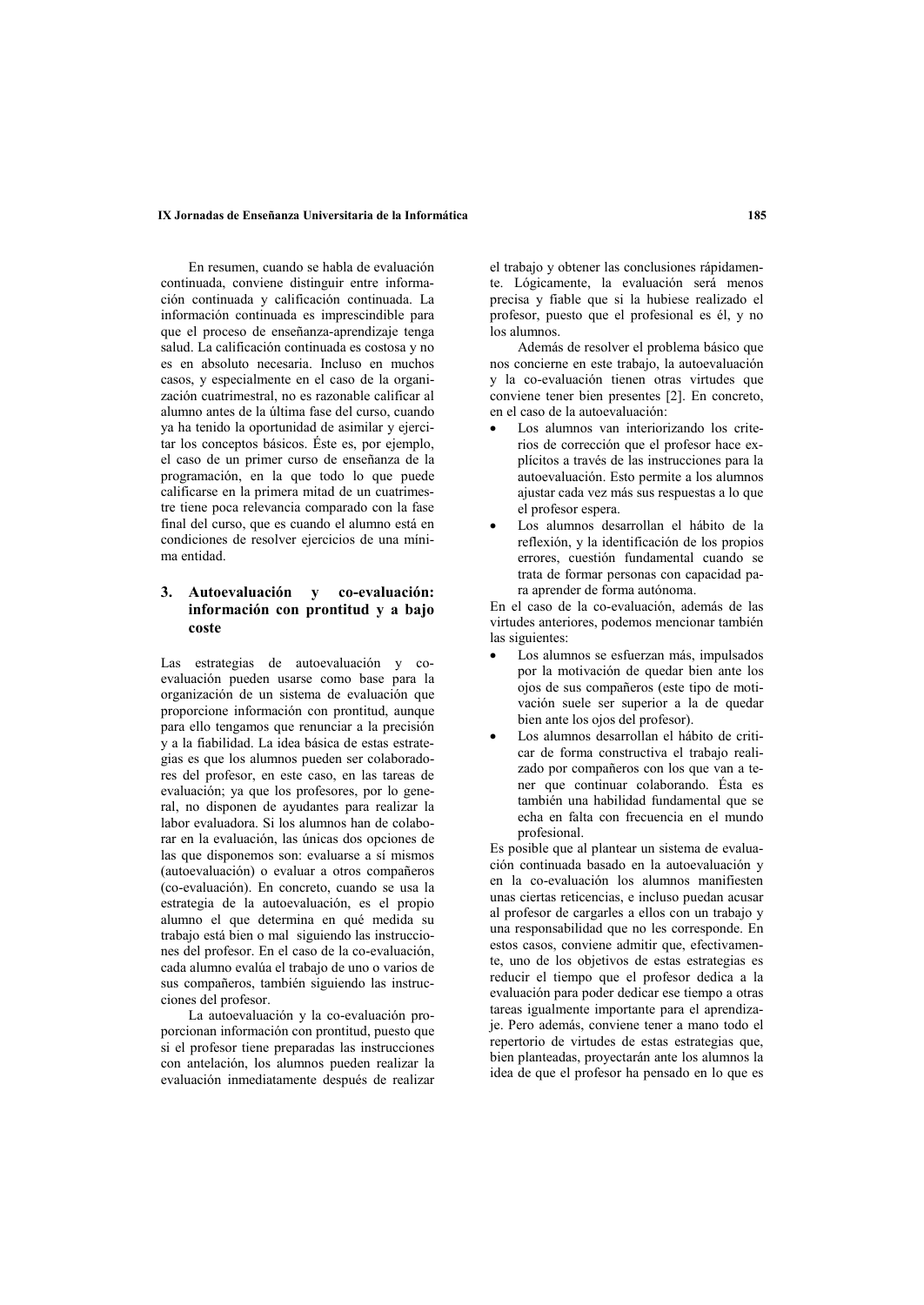### Evaluación del alumnado

bueno para sus alumnos a la hora de establecer los elementos de su programa.

#### $\overline{\mathbf{4}}$ La evaluación y los niveles de competencia

Otro elemento importante a la hora de establecer un sistema de evaluación continuada es el análisis del nivel de competencia de los objetivos formativos que se van a evaluar. La taxonomía de referencia para el estudio del nivel de competencia de los objetivos formativos es la taxonomía de Bloom [3], según la cual un objetivo formativo pertenece a uno de los siguientes niveles, en orden creciente de competencia: conocimiento, comprensión, aplicación, análisis, síntesis o evaluación.

En [4] se hizo un trabaio de adaptación de la taxonomía de Bloom al ámbito de la enseñanza de la ingeniería, y se plantearon algunas reflexiones sobre el equilibrio que debe existir (y el desequilibrio que muchas veces existe) entre nivel de competencia, métodos docentes y métodos de evaluación.

En el contexto de este trabajo, en el que lo que nos interesa es la evaluación, proponemos una taxonomía simplificada, basada en tres niveles de competencia. A continuación se describen cada uno de estos niveles y se da un ejemplo de ejercicio (o tipo de ejercicio) de cada nivel, perteneciente al ámbito de la enseñanza de la programación de ordenadores.

- Conocimiento: Requiere que el alumno recuerde datos, hechos, información que le ha sido suministrada con anterioridad.
	- Describe la sintaxis y la semántica del 1. bucle "for" de lenguaje C
	- $\mathcal{L}$ Indica cuál es el rango de representación de los enteros de tipo short, en lenguaje C
- Comprensión: Requiere que el alumno aplique un cierto procedimiento sistemático conocido (una "receta") en un caso particu- $1ar$ 
	- $\mathbf{3}$ Determinar el valor final de una variable después de ejecutar una secuencia de sentencias de lenguaje C
	- $4<sup>1</sup>$ Escribir el código en lenguaje C para ordenar, mediante el método de la burbuja, un vector de caracteres.
- Aplicación: Requiere que el alumno elija, de entre las "recetas" que ha comprendido previamente, la más apropiada para resolver un determinado problema.
	- Determinar cuál es la estructura de da- $\zeta$ tos más adecuada para resolver un problema
	- Determinar qué operaciones de un de-6 terminado programa pueden ser realizadas mediante procedimientos y funciones de librerías ya existentes.

En la taxonomía simplificada que se propone, los niveles de conocimiento y comprensión se corresponden directamente con los dos primeros niveles de la taxonomía de Bloom. Sin embargo. el nivel de aplicación de la propuesta corresponde a una fusión de los niveles de aplicación y superiores de la taxonomía de Bloom. Consideramos que esta simplificación es válida en el contexto de la enseñanza en asignaturas iniciales de primer ciclo, en las que rara vez se supera el nivel de aplicación en la taxonomía de Bloom.

El análisis del nivel de competencia de los obietivos es una herramienta muy útil para la planificación de una asignatura, y en particular, para la elección de los métodos docentes y de evaluación. Puesto que en este trabajo estamos interesados en métodos de autoevaluación y coevaluación, veamos ahora las implicaciones del nivel de competencia en los métodos de evaluación

Cuando el ejercicio que debe realizar el alumno es de nivel de conocimiento o de comprensión, la respuesta es única o admite muy pocas variaciones. Además, en el caso de comprensión, los resultados intermedios en el proceso de aplicar la "receta" también son únicos. Por ejemplo, en el caso del ejercicio 4, no hay en realidad muchas formas distintas de codificar el algoritmo de la burbuja para ordenar un vector de caracteres. En estas condiciones, la evaluación es muy sencilla: la solución del alumno debe asemejarse a la solución "oficial", y cualquier diferencia es, en potencia, un error del alumno. Este principio será la base para los esquemas de autoevaluación que se proponen en la siguiente sección.

Cuando el ejercicio es de nivel de aplicación, diferentes alumnos pueden dar respuestas distintas, todas ellas válidas. Ahora no tiene sentido usar una solución "oficial" como base para la evaluación (aunque sí puede ser útil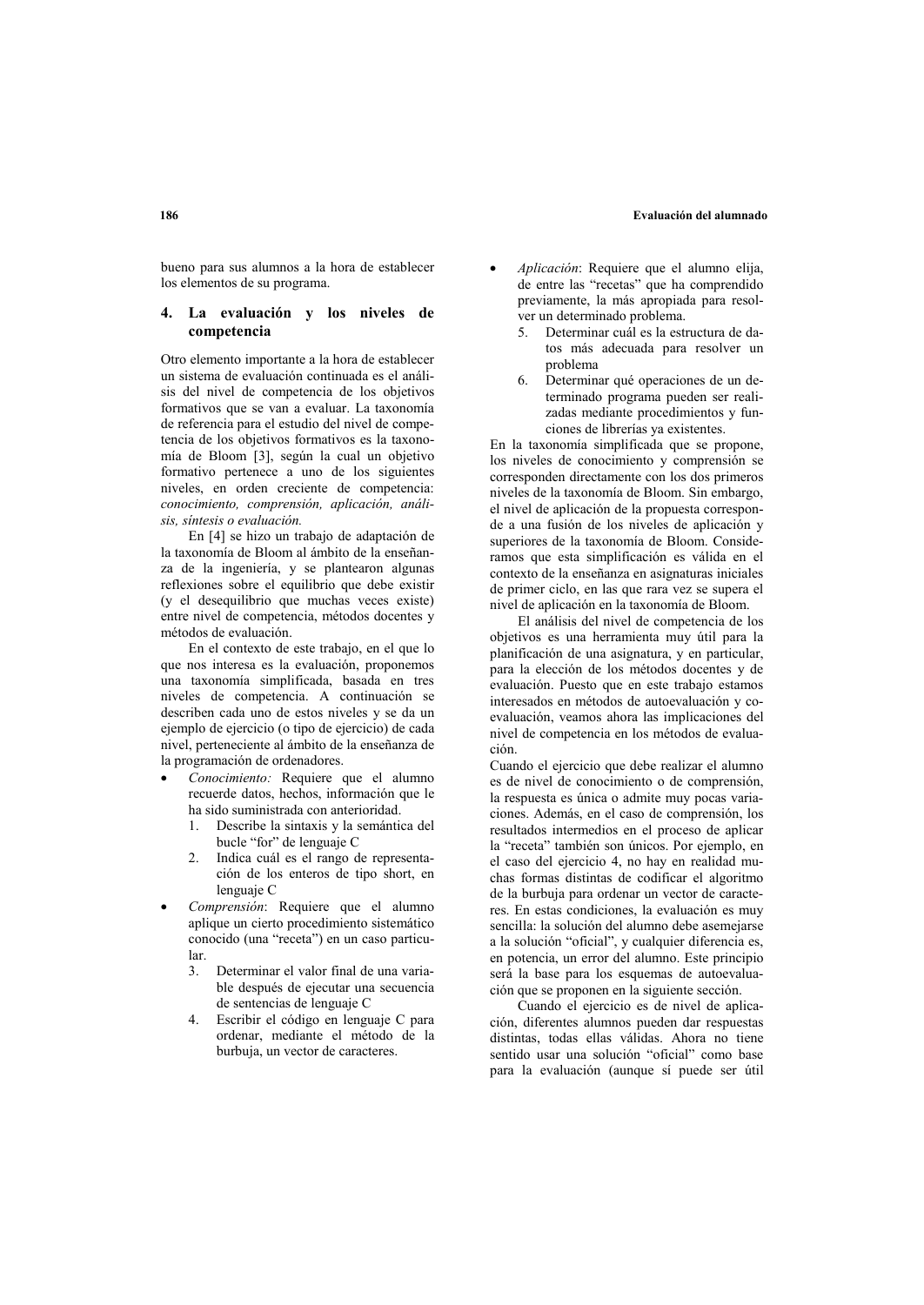IX Jornadas de Enseñanza Universitaria de la Informática

Para cada uno de los ejercicios siguientes, debes preparar un informe de autoevaluación que se compone de dos partes:

- a) Solución al ejercicio.
- b) Errores que nunca más volveré a cometer.

Para escribir la parte (b) debes usar la solución oficial del ejercicio. Puesto que cada uno de los ejercicios tiene una solución única, cualquier diferencia entre tu solución y la solución oficial puede ser:

- · Un error en la solución oficial (cosa poco probable).
- Un error tuyo.
- Una diferencia admisible entre las soluciones.

Compara tu solución con la oficial, identifica todas las diferencias y clasifica cada una de ellas según los tipos anteriores. Escribe tus conclusiones en la sección "Errores que nunca más volveré a cometer", de tu informe de autoevaluación.

## Figura 1: Instrucciones para la autoevaluación

como ejemplo). Lo que se necesita es explicitar los atributos que deben tener las soluciones correctas, de manera que la evaluación consiste en identificar los atributos propuestos en las respuestas a evaluar. Por ejemplo, en el caso del ejercicio 5, uno de los atributos de una solución correcta es que la estructura de datos propuesta ocupe un espacio razonable de memoria o en otras palabras, que no haya soluciones alternativas que ocupen mucho menos espacio de memoria. Este principio será la base para el sistema de co-evaluación que se propone en la sección 6.

## 5. Autoevaluación y el nivel de comprensión

En esta sección se propone un esquema de autoevaluación que puede usarse cuando los objetivos formativos a evaluar son de nivel de conocimiento o comprensión.

La idea básica es partir de una solución "oficial" al ejercicio, y basar la autoevaluación en la comparación de la propia solución con la solución "oficial". Puesto que, dada la naturaleza del ejercicio, no hay muchas variaciones válidas posibles en la respuesta, cualquier diferencia entre la respuesta del alumno y la solución "oficial" es un error potencial. Por tanto, la autoevaluación consiste en identificar las diferencias, reconocer aquellas que corresponden a errores, y justificar aquellas que son variaciones admisibles. Las instrucciones para los alumnos podrían ser las mostradas en la figura 1. Es muy importante que el alumno entienda la importancia de hacer con rigor la comparación de la propia solución con la "oficial". Al realizar la autoevaluación por primera vez, es habitual que el alumno escriba, en la sección de Errores que nunca más volveré a cometer, cosas como: "Mi solución es claramente distinta de la oficial, pero creo que también es correcta". En un caso así, lo adecuado es devolver la autoevaluación al alumno y exigirle que realice correctamente la identificación y clasificación de las diferencias.

Los aspectos de logística para organizar el sistema de autoevaluación también son muy importantes. Se proponen, a continuación, tres posibilidades.

1. Los alumnos no entregan las autoevaluaciones al profesor. Es un material de uso propio. Si bien esta estrategia cumple con el propósito perseguido (informar al alumno con prontitud, con una carga de trabajo baja para el profesor), no es recomendable porque:

- El profesor no tiene ocasión de intervenir para asegurarse que los alumnos hacen bien la autoevaluación (y las primeras veces, seguro que no la harán bien).
- El profesor no tiene información de cómo van los alumnos, y no puede realizar accio-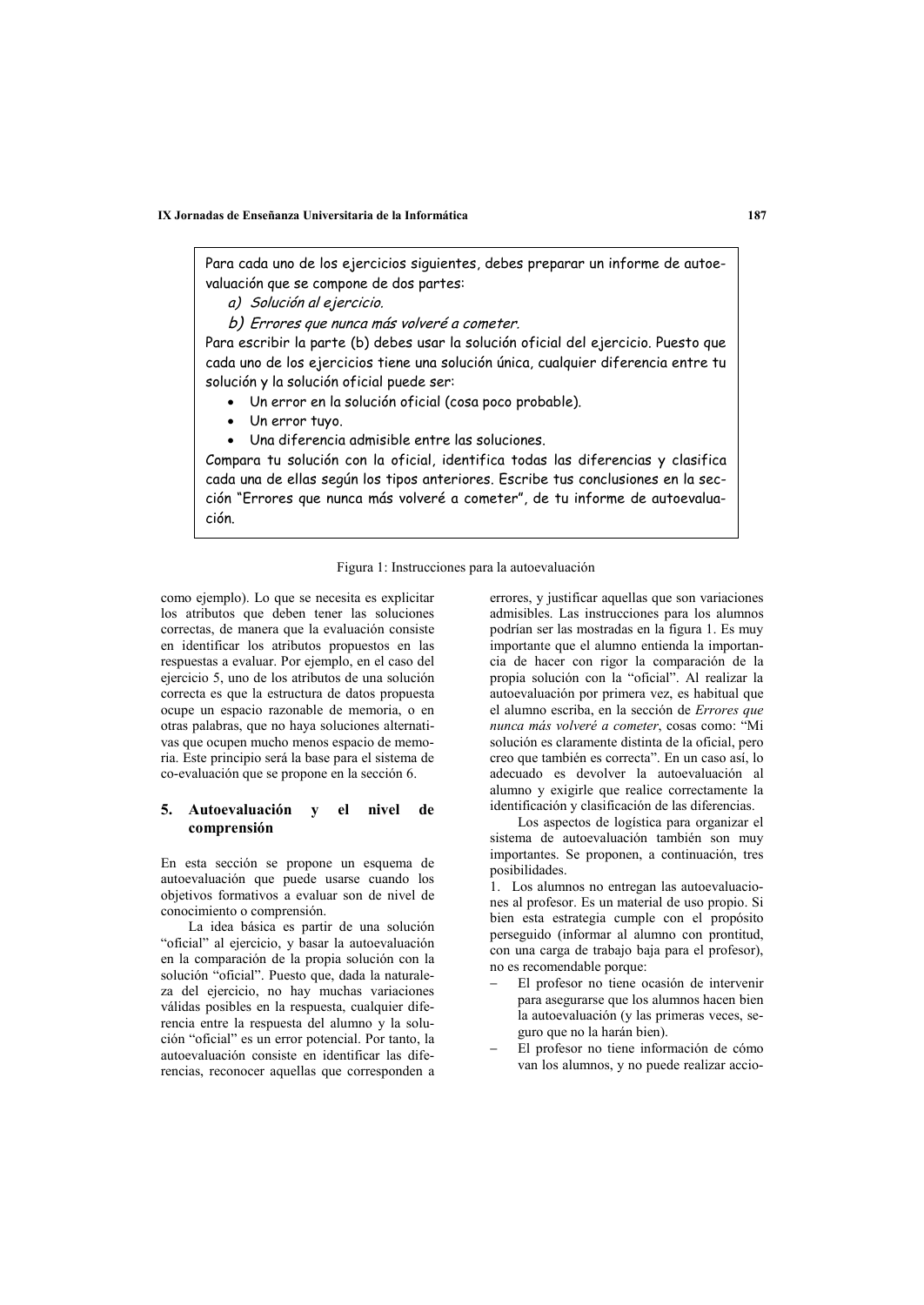nes correctoras, ni a nivel individual ni colectivo

2. El profesor pide, de vez en cuando, los informes de autoevaluación. De esta forma. puede asegurarse de que los alumnos están haciendo bien la tarea, y tiene información sobre las dificultades individuales y colectivas. Idealmente, el profesor explica a sus alumnos, al inicio del curso, que uno de sus objetivos para el curso es que aprendan a identificar sus propios errores, de manera que calificará los informes de autoevaluación (en función de si se han identificado bien los errores), y usará esa calificación para obtener parte de la nota final del alumno. Naturalmente, esta opción implica algo más de trabajo para el profesor. La opción admite dos variantes:

- De vez en cuando, el profesor recoge el informe de autoevaluación de todos los alumnos, correspondiente a un ejercicio.
- De vez en cuando, el profesor recoge todos los informes de autoevaluación de un determinado alumno o grupo de alumnos.

La primera opción tiene la ventaja de que el profesor puede tener una idea clara de las dificultades generales del grupo con un determinado tipo de ejercicios. Tiene el inconveniente de que se trabaja con muchas hojas sueltas, cosa que puede resultar incómoda. Con la segunda opción, el alumno entrega al profesor una carpeta bien organizada con sus informes de autoevaluación (y, posiblemente, otros materiales del curso). Además, al analizar esta carpeta, el profesor puede obtener más fácilmente una visión nítida de la evolución del alumno (hasta qué punto su rendimiento va mejorando). Otra ventaja adicional es que el profesor puede pedir la carneta con más frecuencias a aquellos alumnos que necesitan más avuda.

3. Además de calificar la calidad de la autoevaluación (como en la opción anterior) el profesor usa la calificación que se asignan los alumnos para obtener la nota final de la asignatura. En este caso, en la guía para la autoevaluación, además de la solución oficial deben aparecer los criterios precisos para asignar una calificación a la solución. La ventaja de esta opción es que el alumno tiene una mayor responsabilidad en el proceso, y tiende a tomarse más en serio la autoevaluación, al ver que hay un impacto directo mayor en la calificación final. Sin embargo, también hay inconvenientes importantes: el alumno puede centrarse más en la nota que en la identificación de errores. la elaboración de las instrucciones para la autoevaluación se complica<sup>1</sup>, y el profesor debe, probablemente, dedicar más tiempo a analizar los informes de autoevaluación. Por otra parte, no es una alternativa apropiada cuando la organización y contenidos del curso no recomiendan el asignar calificaciones hasta la fase final en la que los alumnos están en condiciones óptimas para ser calificados. Cualquiera que sea el esquema adoptado, es muy importante tener en cuenta que los alumnos necesitan repetir el proceso con una cierta frecuencia para aprender a autoevaluarse, y a sacar provecho de la actividad. Las experiencias puntuales (por ejemplo, una autoevaluación, un día del curso) suelen generar más frustración y desorientación que otra cosa, y sólo son recomendables si se trata de probar la mecánica. de cara a una implementación generalizada en el futuro.

#### 6. Co-evaluación  $\overline{\mathbf{v}}$ el nivel de aplicación

Cuando se trata ejercicios de nivel de aplicación una solución "oficial" no es suficiente para realizar la evaluación, puesto que el ejercicio admite soluciones distintas y todas correctas. Lo importante es explicitar las características que debe tener una determinada solución para que pueda ser considerada correcta.

Una forma de presentar a los alumnos las características de las soluciones correctas es usar rúbricas [5] como las que se muestra en la figura 2. En este caso, se trata de evaluar el código para resolver un determinado problema de programación. En la columna de la izquierda se identifican diferentes criterios de evaluación del código. En las columnas de la derecha se identifican, para cada uno de los criterios de evalua-

<sup>&</sup>lt;sup>1</sup> Muchos profesores insisten en lo complicado que puede resultar el explicitar los criterios para que el alumno pueda calcular una calificación precisa. Sin embargo, eso no es más difícil que explicitar los criterios de corrección que debe usar un grupo de profesores que se reparten la corrección de un ejercicio del examen final, cosa que hacemos de forma habitual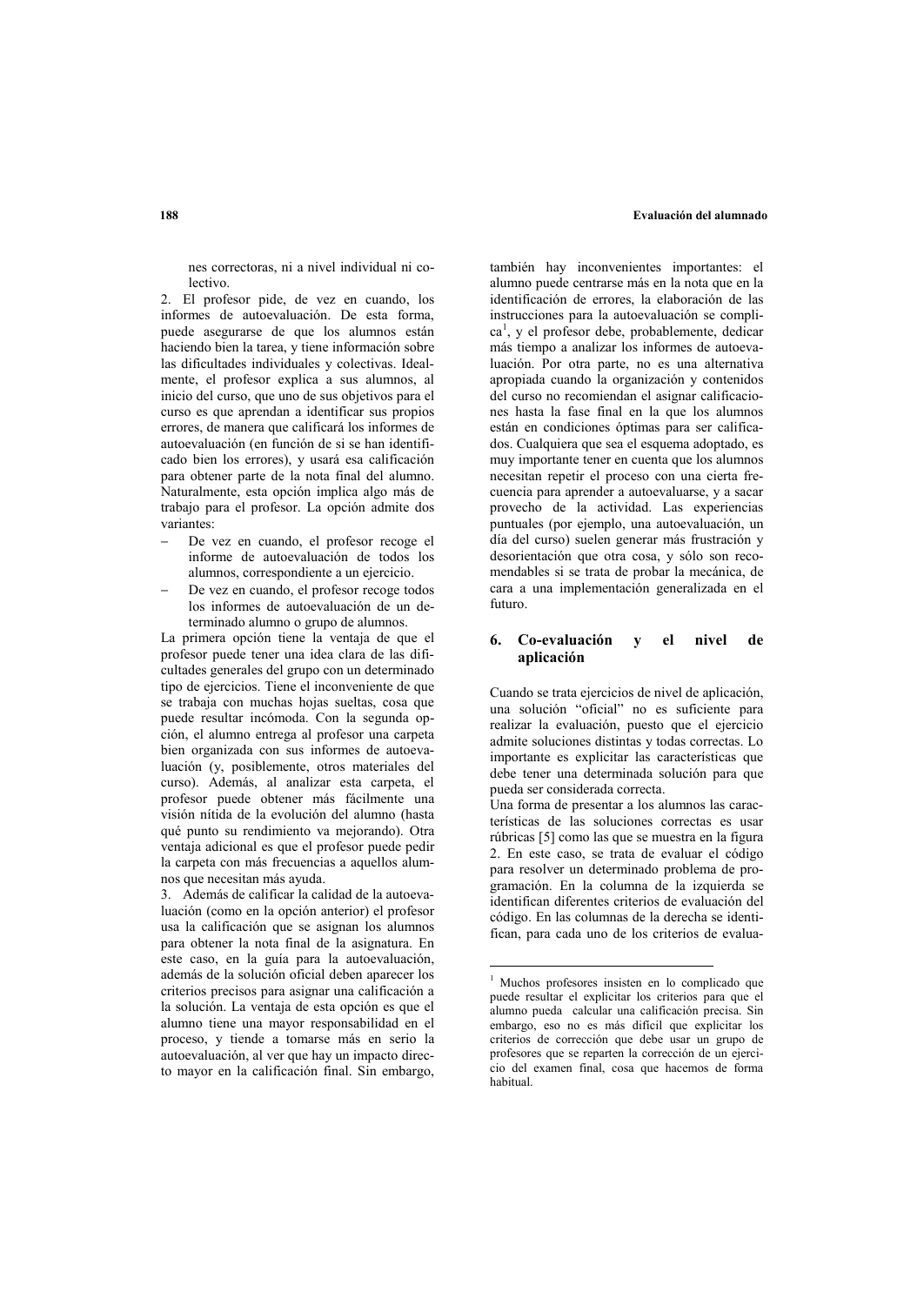### IX Jornadas de Enseñanza Universitaria de la Informática

| Código                      |                                                                                                                                                                                                                 |                                                                                                                                                                                                              |                                                                                                                                                            |
|-----------------------------|-----------------------------------------------------------------------------------------------------------------------------------------------------------------------------------------------------------------|--------------------------------------------------------------------------------------------------------------------------------------------------------------------------------------------------------------|------------------------------------------------------------------------------------------------------------------------------------------------------------|
|                             | Nivel de calidad                                                                                                                                                                                                |                                                                                                                                                                                                              |                                                                                                                                                            |
| Criterio                    | 3<br><b>Notable</b>                                                                                                                                                                                             | Suficiente                                                                                                                                                                                                   | Insuficiente                                                                                                                                               |
| Correcto                    | La aplicación funciona bien en<br>todos los casos. No he encontra-<br>do ningún fallo.                                                                                                                          | Hay (como máximo) un par de<br>situaciones en las que el programa<br>no ha funcionado bien.                                                                                                                  | La aplicación falla constante-<br>mente                                                                                                                    |
| <b>Robusto</b>              | La aplicación resiste sin blo-<br>quearse todos los errores típicos<br>que puede cometer un usuario<br>"poco hábil". No he conseguido<br>que se cuelgue.                                                        | Es razonablemente robusto. No es<br>fácil que se queda colgado, pero en<br>uno o dos casos se bloqueó.                                                                                                       | La aplicación no es robusta en<br>absoluto. Se queda colgada con<br>frecuencia ante errores típicos<br>del usuario al entrar datos                         |
| Amigable                    | El usuario no tiene ninguna<br>duda, en ningún momento, sobre<br>cómo interactuar con la aplica-<br>ción, qué datos debe entrar y<br>cómo, y cómo interpretar los<br>resultados y mensajes de la<br>aplicación. | Los mensajes e información que da<br>la aplicación son suficientes para<br>trabajar bien. Sin embargo, el<br>alguna ocasión he tenido algunas<br>dudas sobre lo que hay que hacer o<br>cómo hay que hacerlo. | El usuario tiene dudas constantes<br>sobre lo que le está pidiendo la<br>aplicación, y es difícil interpretar<br>los resultados y mensajes en<br>pantalla. |
| Comparado<br>con el nuestro | Este código es mejor.                                                                                                                                                                                           | Este código es similar.                                                                                                                                                                                      | Este código es peor.                                                                                                                                       |

Figura 2: Ejemplo de rúbrica para la evaluación de un código

ción, las características que debe reunir una determinada solución para que pueda ser considerada notable, suficiente o insuficiente (en este ejemplo, se consideran sólo tres niveles de calidad). La tarea del evaluador es identificar en la solución que tiene que evaluar, las características señaladas en la rúbrica, y determinar el nivel de calidad para cada uno de los criterios de evaluación. El informe de evaluación se completa con los argumentos en los que el evaluador se basa para tomar la decisión, como por ejemplo:

- El código falla en los casos de prueba 1 y 4.  $a)$
- El mensaje que avisa al usuario para que  $h)$ introduzca datos no es claro: tengo dudas sobre el formato que debo usar para entrar los datos.
- c) El código está muy mal indentado. Tengo muchas dificultades para identificar los bloques de código.

Sin duda, la evaluación del nivel de aplicación es más difícil de objetivizar que la evaluación del nivel de conocimiento o comprensión. En el caso, por ejemplo, del argumento (b) de la lista anterior, dos personas distintas pueden tener opiniones diferentes sobre la claridad del mensaje que el programa ofrece al usuario. Además. con toda probabilidad, el autor del código opinará que su mensaje es claro. Por estas razones, la evaluación del nivel de aplicación no acaba de combinarse bien con la estrategia de autoevaluación (cuando se trata de cosas opinables, no somos buenos jueces de nosotros mismos).

En cambio, la estrategia de la coevaluación se adapta meior a la naturaleza de este tipo de evaluación. Un alumno puede juzgar de forma más neutral el resultado del trabajo de otros compañeros, naturalmente con la ayuda de una rúbrica bien elaborada. Además, su propia solución es un punto de referencia importante para valorar los méritos y deméritos de las soluciones de los compañeros. Esa es la razón de que, en la rúbrica que se muestra como ejemplo, la última fila haga referencia a una comparación entre la solución propia y la que se está evaluando

Los aspectos logísticos de la co-evaluación son más complicados que los de la autoevaluación, simplemente porque los resultados de los trabajos de los alumnos deben ser recogidos y redistribuidos para ser evaluados por otros. Las soluciones a este problema dependerán mucho de las circunstancias de cada caso, por lo que poco más puede decirse aquí al respecto con carácter general.

Los comentarios que se han hecho en el apartado anterior en cuando al uso que hace el

189